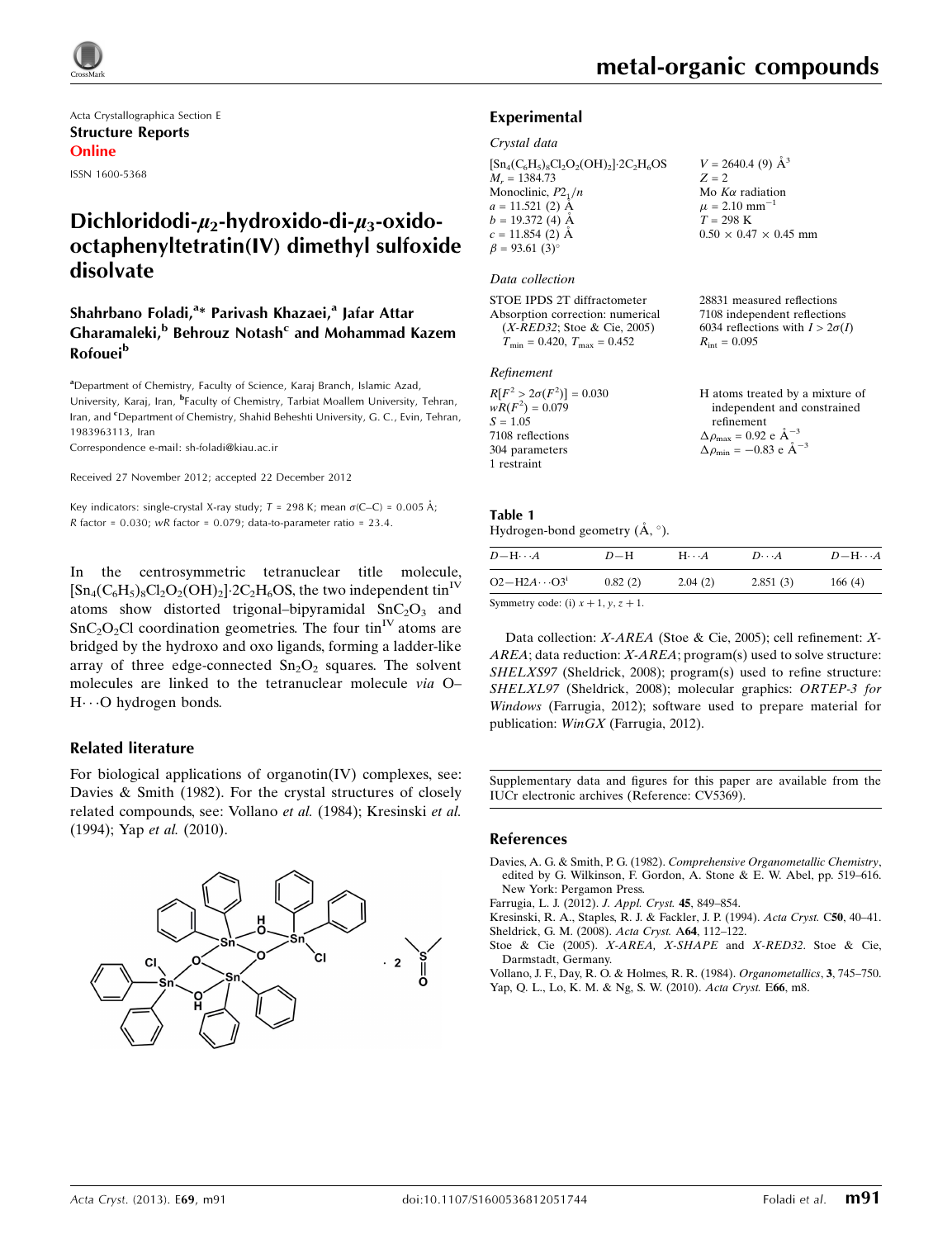# **supporting information**

*Acta Cryst.* (2013). E**69**, m91 [doi:10.1107/S1600536812051744]

# **Dichloridodi-***µ***2-hydroxido-di-***µ***3-oxido-octaphenyltetratin(IV) dimethyl sulfoxide disolvate**

# **Shahrbano Foladi, Parivash Khazaei, Jafar Attar Gharamaleki, Behrouz Notash and Mohammad Kazem Rofouei**

## **S1. Comment**

Organotin(IV) complexes have been studied due to the diversity of structures that such compounds can form and in view of their potential biological activities (Davies & Smith, 1982). Herewith we present the title compound (I).

In (I) (Fig. 1), all geometric parameters are normal and correspond to those reported for related compounds (Vollano *et al.*, 1984; Kresinski *et al.*, 1994) The similar structure with bromide (instead of chloride) anions was reported by Yap *et al.* (2010). All tin atoms are five-coordinated, form distorted trigonal–bipyramidal environments. Oxide or hydroxide groups play bridging role between Sn atoms. Each of the inner  $Sn<sup>IV</sup>$  atoms is coordinated by three O atoms in the equatorial plane and two phenyl rings in axial position. The equatorial angle is shorter than ideally 180° being only 124.24 (11) °. The Sn2—O1 and Sn2—O2 bond distances are 2.0451 (18) and 2.1630 (19) Å, respectively. Each of the outer  $Sn<sup>IV</sup>$  atoms is coordinated by one chloride and two O atoms in equatorial plane and axial positions are occupied by two phenyl rings. The Sn1—Cl1 bond distance is 2.4628 (9) Å and axial angle, C1—Sn2—C7 is 120.35 (11) °. The centrosymmetric tetrameric species bears a central part which consists of  $Sn<sub>2</sub>O<sub>2</sub>$  ring with two adjacent  $Sn<sub>2</sub>O(OH)$  fourmembered rings. This behavior is also consistent with the reported structure. The DMSO molecules accompany the tetranuclear compound by O2-H2A···O3 hydrogen bonds.

## **S2. Experimental**

The solution of 2-mercaptobenzaldehyde (2.76 g, 20 mmol) in 15 ml e thanol was added to solution of diethylamine (0.6 g, 10 mmol) in 10 ml e thanol. The obtained mixture was refluxed at 60 C for 4 h. The yellow crystals of the product was filtered off and dried. In order to synthesis of the title compound, the obtained ligand and dichloridediphenyltin were dissolved in DMSO at ambient temperature. Colourless crystals of the tetramer suitable for X-ray were obtained by slow evaporation of the solvent within one month.

#### **S3. Refinement**

O-bound H atom was found in a difference Fourier map and isotropically refined with O–H distance restraint of 0.824 (19) Å. C-bound H atoms were positioned geometrically and refined as riding atoms with C—H = 0.93-0.96 Å, and  $U_{\text{iso}}(H) = 1.2 - 1.5 U_{\text{eq}}(C)$ .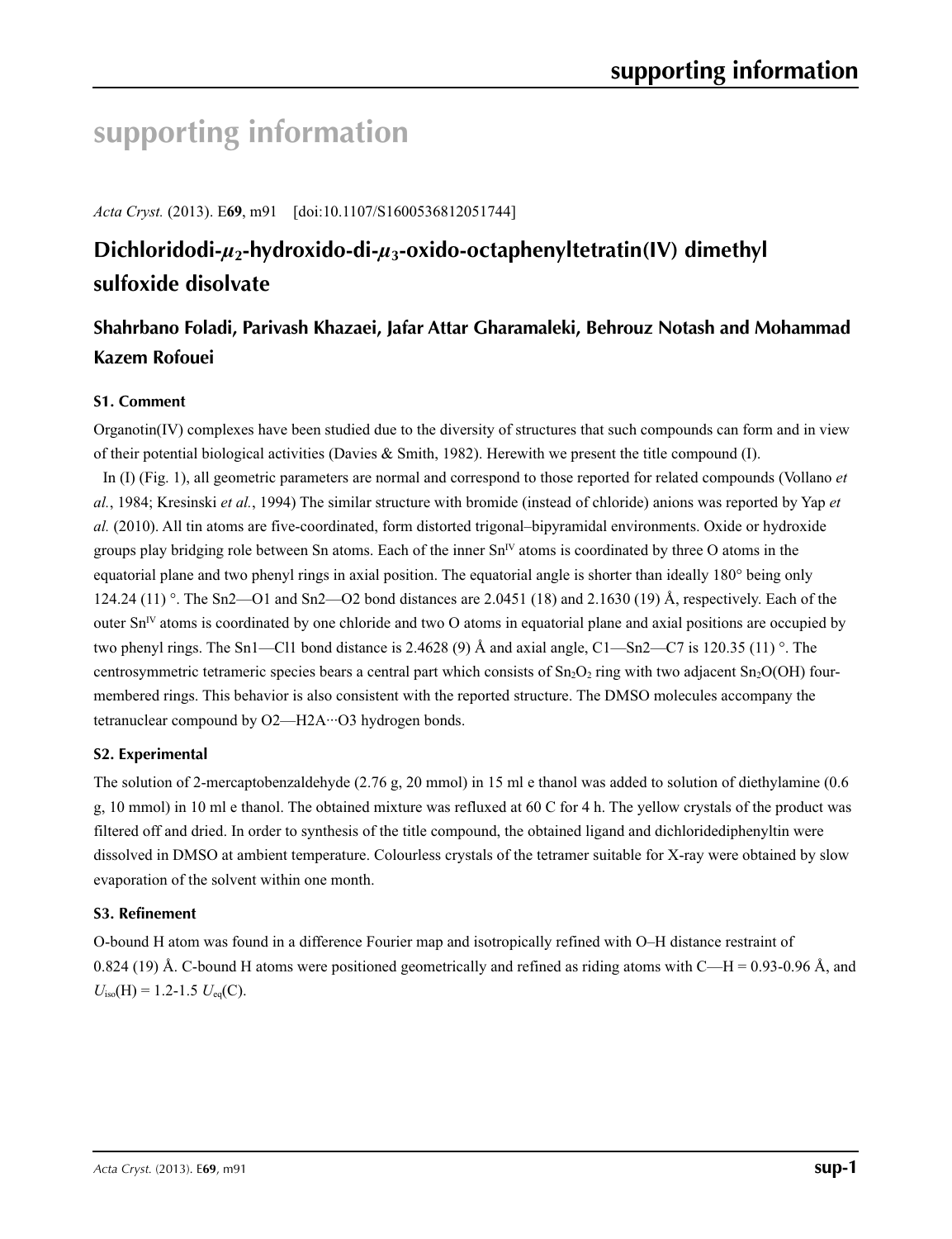

### **Figure 1**

View of (I) showing the atomic numbering and 50% probability displacement ellipsoids [symmetry code: (a) 2-x, -y, 2-z]. Solvent molecule and C-bound H atoms were omitted for clarity.

#### **Dichloridodi-***µ***2-hydroxido-di-***µ***3-oxido-octaphenyltetratin(IV) dimethyl sulfoxide disolvate**

| Crystal data                                                      |                                        |
|-------------------------------------------------------------------|----------------------------------------|
| $[Sn_4(C_6H_5)_8Cl_2O_2(OH)_2]$ 2C <sub>2</sub> H <sub>6</sub> OS | $F(000) = 1360$                        |
| $M_r = 1384.73$                                                   | $D_x = 1.742$ Mg m <sup>-3</sup>       |
| Monoclinic, $P2_1/n$                                              | Mo Ka radiation, $\lambda = 0.71073$ Å |
| Hall symbol: -P 2yn                                               | Cell parameters from 7108 reflections  |
| $a = 11.521(2)$ Å                                                 | $\theta$ = 2.0–29.2°                   |
| $b = 19.372(4)$ Å                                                 | $\mu$ = 2.10 mm <sup>-1</sup>          |
| $c = 11.854(2)$ Å                                                 | $T = 298 \text{ K}$                    |
| $\beta$ = 93.61 (3) <sup>o</sup>                                  | Block, colourless                      |
| $V = 2640.4$ (9) Å <sup>3</sup>                                   | $0.50 \times 0.47 \times 0.45$ mm      |
| $Z=2$                                                             |                                        |
| Data collection                                                   |                                        |
| <b>STOE IPDS 2T</b>                                               | 28831 measured reflections             |
| diffractometer                                                    | 7108 independent reflections           |

| diffractometer                                    | 7108 independent reflections                                            |
|---------------------------------------------------|-------------------------------------------------------------------------|
| Radiation source: fine-focus sealed tube          | 6034 reflections with $I > 2\sigma(I)$                                  |
| Graphite monochromator                            | $R_{\text{int}} = 0.095$                                                |
| Detector resolution: 0.15 pixels mm <sup>-1</sup> | $\theta_{\text{max}} = 29.2^{\circ}, \theta_{\text{min}} = 2.0^{\circ}$ |
| rotation method scans                             | $h = -15 \rightarrow 14$                                                |
| Absorption correction: numerical                  | $k = -26 \rightarrow 26$                                                |
| $(X \text{-} RED32)$ ; Stoe & Cie, 2005)          | $l = -16 \rightarrow 16$                                                |
| $T_{\min}$ = 0.420, $T_{\max}$ = 0.452            |                                                                         |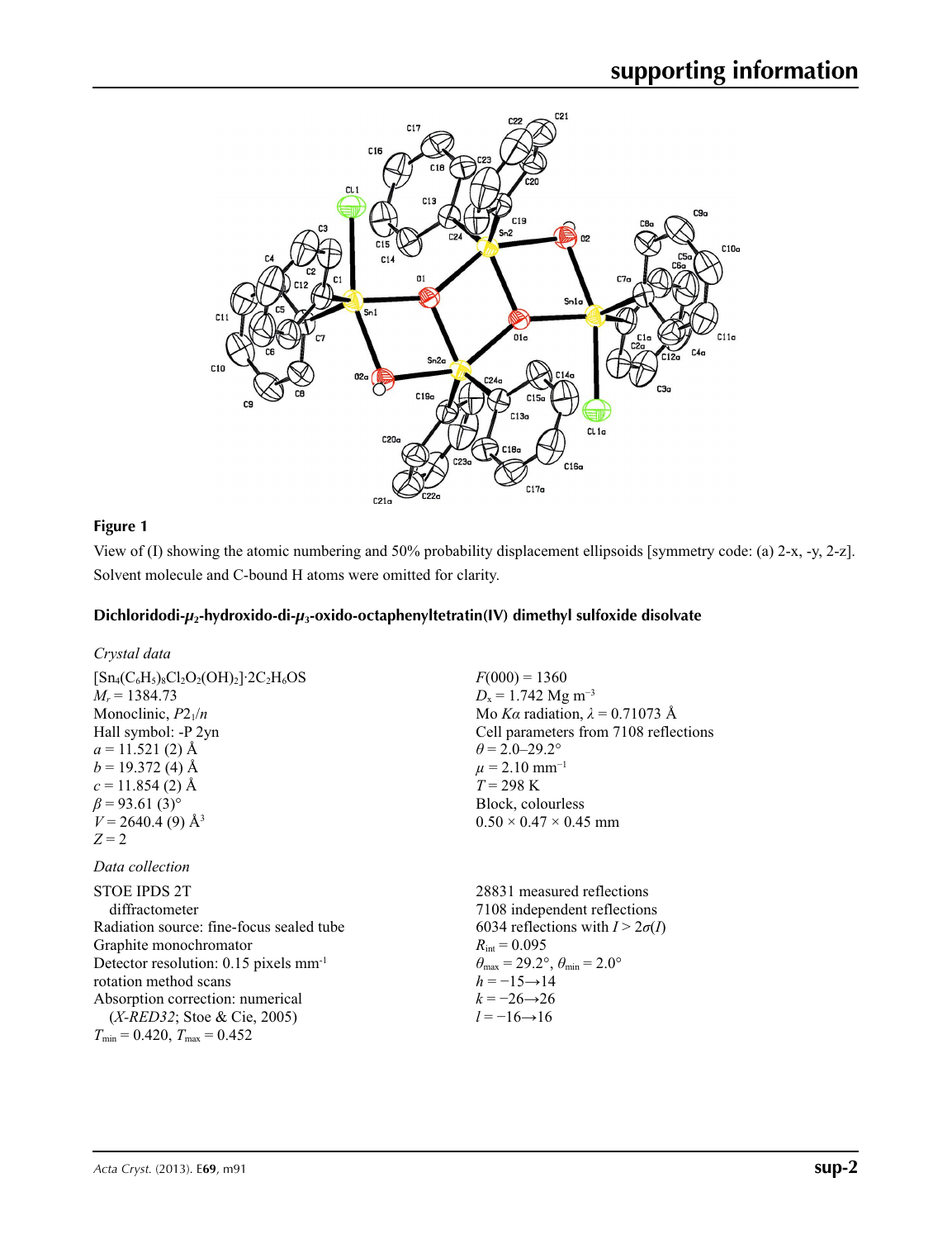*Refinement*

| Refinement on $F^2$                             | Secondary atom site location: difference Fourier            |
|-------------------------------------------------|-------------------------------------------------------------|
| Least-squares matrix: full                      | map                                                         |
| $R[F^2 > 2\sigma(F^2)] = 0.030$                 | Hydrogen site location: inferred from                       |
| $wR(F^2) = 0.079$                               | neighbouring sites                                          |
| $S = 1.05$                                      | H atoms treated by a mixture of independent                 |
| 7108 reflections                                | and constrained refinement                                  |
| 304 parameters                                  | $w = 1/[\sigma^2(F_0^2) + (0.0328P)^2 + 0.0145P]$           |
| 1 restraint                                     | where $P = (F_0^2 + 2F_c^2)/3$                              |
| Primary atom site location: structure-invariant | $(\Delta/\sigma)_{\text{max}} = 0.002$                      |
| direct methods                                  | $\Delta\rho_{\text{max}} = 0.92 \text{ e } \text{\AA}^{-3}$ |
|                                                 | $\Delta\rho_{\rm min} = -0.83$ e Å <sup>-3</sup>            |
|                                                 |                                                             |

#### *Special details*

**Geometry**. All e.s.d.'s (except the e.s.d. in the dihedral angle between two l.s. planes) are estimated using the full covariance matrix. The cell e.s.d.'s are taken into account individually in the estimation of e.s.d.'s in distances, angles and torsion angles; correlations between e.s.d.'s in cell parameters are only used when they are defined by crystal symmetry. An approximate (isotropic) treatment of cell e.s.d.'s is used for estimating e.s.d.'s involving l.s. planes.

**Refinement**. Refinement of  $F^2$  against ALL reflections. The weighted *R*-factor  $wR$  and goodness of fit *S* are based on  $F^2$ , conventional *R*-factors *R* are based on *F*, with *F* set to zero for negative  $F^2$ . The threshold expression of  $F^2 > \sigma(F^2)$  is used only for calculating *R*-factors(gt) *etc*. and is not relevant to the choice of reflections for refinement. *R*-factors based on *F*<sup>2</sup> are statistically about twice as large as those based on *F*, and *R*- factors based on ALL data will be even larger.

*Fractional atomic coordinates and isotropic or equivalent isotropic displacement parameters (Å<sup>2</sup>)* 

|                | $\boldsymbol{x}$ | $\mathcal{Y}$  | Z            | $U_{\rm iso}$ */ $U_{\rm eq}$ |
|----------------|------------------|----------------|--------------|-------------------------------|
| Sn1            | 0.923073(16)     | 0.109727(9)    | 0.801260(13) | 0.03225(6)                    |
| Sn2            | 1.050659(15)     | 0.052478(9)    | 1.103601(13) | 0.02920(5)                    |
| C11            | 0.98076(8)       | 0.20923(4)     | 0.92137(6)   | 0.05121(18)                   |
| S <sub>1</sub> | 0.46511(8)       | 0.04222(5)     | 0.28731(8)   | 0.0587(2)                     |
| O <sub>1</sub> | 0.96963(18)      | 0.04965(9)     | 0.93664(14)  | 0.0343(4)                     |
| O2             | 1.12468(17)      | $-0.00375(10)$ | 1.24848(15)  | 0.0344(4)                     |
| O <sub>3</sub> | 0.3549(2)        | 0.02385(16)    | 0.3395(2)    | 0.0620(6)                     |
| C1             | 0.7530(3)        | 0.14934(15)    | 0.7610(2)    | 0.0386(6)                     |
| C <sub>2</sub> | 0.6974(3)        | 0.19241(18)    | 0.8329(3)    | 0.0491(7)                     |
| H2             | 0.7309           | 0.2002         | 0.9052       | $0.059*$                      |
| C <sub>3</sub> | 0.5946(4)        | 0.2238(2)      | 0.8011(4)    | 0.0655(11)                    |
| H3             | 0.5579           | 0.2518         | 0.8517       | $0.079*$                      |
| C4             | 0.5453(3)        | 0.2137(2)      | 0.6929(4)    | 0.0697(11)                    |
| H <sub>4</sub> | 0.4764           | 0.2360         | 0.6697       | $0.084*$                      |
| C <sub>5</sub> | 0.5987(4)        | 0.1705(2)      | 0.6196(3)    | 0.0676(11)                    |
| H <sub>5</sub> | 0.5652           | 0.1630         | 0.5472       | $0.081*$                      |
| C6             | 0.7027(3)        | 0.13809(19)    | 0.6540(3)    | 0.0508(7)                     |
| H <sub>6</sub> | 0.7383           | 0.1087         | 0.6046       | $0.061*$                      |
| C7             | 1.0545(3)        | 0.11797(15)    | 0.6825(2)    | 0.0376(6)                     |
| C8             | 1.0729(3)        | 0.06512(18)    | 0.6064(2)    | 0.0463(7)                     |
| H8             | 1.0281           | 0.0253         | 0.6075       | $0.056*$                      |
| C9             | 1.1578(3)        | 0.0713(2)      | 0.5289(3)    | 0.0558(8)                     |
| H9             | 1.1704           | 0.0354         | 0.4790       | $0.067*$                      |
| C10            | 1.2236(3)        | 0.1309(2)      | 0.5260(3)    | 0.0581(9)                     |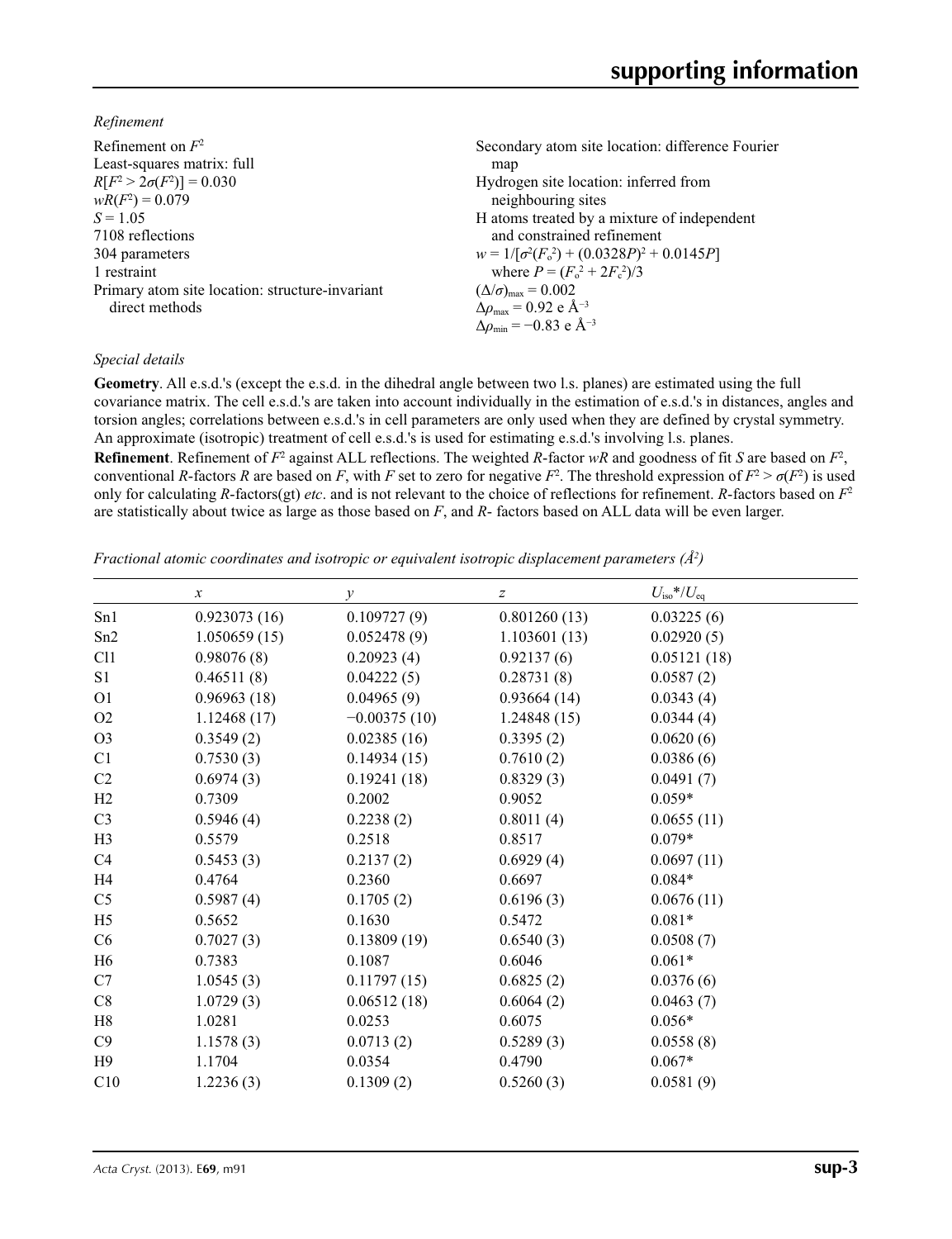| H10             | 1.2792     | 0.1357       | 0.4729    | $0.070*$     |
|-----------------|------------|--------------|-----------|--------------|
| C11             | 1.2069(3)  | 0.1829(2)    | 0.6012(3) | 0.0605(9)    |
| H11             | 1.2520     | 0.2227       | 0.5999    | $0.073*$     |
| C12             | 1.1228(3)  | 0.17680(18)  | 0.6797(3) | 0.0510(8)    |
| H12             | 1.1124     | 0.2124       | 0.7308    | $0.061*$     |
| C13             | 1.2033(2)  | 0.10738(14)  | 1.0699(2) | 0.0343(5)    |
| C14             | 1.2472(3)  | 0.10957(18)  | 0.9635(3) | 0.0491(7)    |
| H14             | 1.2115     | 0.0842       | 0.9045    | $0.059*$     |
| C15             | 1.3439(3)  | 0.1494(2)    | 0.9450(3) | 0.0626(10)   |
| H15             | 1.3732     | 0.1506       | 0.8736    | $0.075*$     |
| C16             | 1.3969(3)  | 0.1874(2)    | 1.0319(4) | 0.0640(10)   |
| H16             | 1.4614     | 0.2144       | 1.0186    | $0.077*$     |
| C17             | 1.3556(3)  | 0.18588(19)  | 1.1379(3) | 0.0585(9)    |
| H17             | 1.3923     | 0.2112       | 1.1965    | $0.070*$     |
| C18             | 1.2580(3)  | 0.14597(16)  | 1.1566(3) | 0.0431(6)    |
| H18             | 1.2290     | 0.1452       | 1.2281    | $0.052*$     |
| C19             | 0.9102(2)  | 0.09486(14)  | 1.1881(2) | 0.0356(5)    |
| C20             | 0.9278(3)  | 0.11474(17)  | 1.3006(2) | 0.0489(8)    |
| H20             | 0.9998     | 0.1075       | 1.3388    | $0.059*$     |
| C21             | 0.8387(4)  | 0.1453(2)    | 1.3562(3) | 0.0680(12)   |
| H21             | 0.8512     | 0.1586       | 1.4313    | $0.082*$     |
| C22             | 0.7322(4)  | 0.1558(2)    | 1.3006(4) | 0.0762(14)   |
| H22             | 0.6725     | 0.1759       | 1.3384    | $0.091*$     |
| C <sub>23</sub> | 0.7139(4)  | 0.1373(2)    | 1.1918(4) | 0.0757(13)   |
| H23             | 0.6415     | 0.1450       | 1.1548    | $0.091*$     |
| C <sub>24</sub> | 0.8021(3)  | 0.10635(18)  | 1.1330(3) | 0.0501(8)    |
| H <sub>24</sub> | 0.7883     | 0.0937       | 1.0577    | $0.060*$     |
| C <sub>25</sub> | 0.4630(5)  | $-0.0023(3)$ | 0.1581(4) | 0.0878(16)   |
| H25A            | 0.4487     | $-0.0504$    | 0.1708    | $0.132*$     |
| H25B            | 0.5366     | 0.0031       | 0.1255    | $0.132*$     |
| H25C            | 0.4024     | 0.0161       | 0.1074    | $0.132*$     |
| C <sub>26</sub> | 0.5777(4)  | $-0.0069(3)$ | 0.3584(4) | 0.0856(15)   |
| H26A            | 0.5851     | 0.0063       | 0.4366    | $0.128*$     |
| H26B            | 0.6498     | 0.0017       | 0.3243    | $0.128*$     |
| H26C            | 0.5590     | $-0.0551$    | 0.3526    | $0.128*$     |
| H2A             | 1.1948(17) | 0.000(2)     | 1.265(3)  | $0.056(11)*$ |
|                 |            |              |           |              |

#### *Atomic displacement parameters (Å2 )*

|                 | $U^{11}$    | $I^{22}$    | $U^{33}$   | $I^{12}$   | $U^{13}$      | $L^{23}$      |
|-----------------|-------------|-------------|------------|------------|---------------|---------------|
| Sn1             | 0.03346(10) | 0.03404(10) | 0.02899(9) | 0.00335(7) | 0.00002(7)    | 0.00140(6)    |
| Sn2             | 0.02770(9)  | 0.03127(9)  | 0.02838(9) | 0.00062(6) | $-0.00011(6)$ | $-0.00281(6)$ |
| C <sub>11</sub> | 0.0625(5)   | 0.0413(4)   | 0.0486(4)  | 0.0008(3)  | $-0.0060(3)$  | $-0.0099(3)$  |
| S1              | 0.0438(5)   | 0.0623(6)   | 0.0697(5)  | 0.0040(4)  | 0.0006(4)     | 0.0115(4)     |
| O <sub>1</sub>  | 0.0412(11)  | 0.0300(9)   | 0.0305(8)  | 0.0013(8)  | $-0.0078(7)$  | $-0.0007(6)$  |
| O <sub>2</sub>  | 0.0310(10)  | 0.0380(10)  | 0.0335(8)  | 0.0001(8)  | $-0.0050(7)$  | $-0.0015(7)$  |
| O <sub>3</sub>  | 0.0473(14)  | 0.0759(18)  | 0.0629(14) | 0.0007(13) | 0.0047(11)    | $-0.0011(13)$ |
| C <sub>1</sub>  | 0.0339(14)  | 0.0383(14)  | 0.0435(14) | 0.0037(11) | 0.0002(11)    | 0.0092(11)    |
|                 |             |             |            |            |               |               |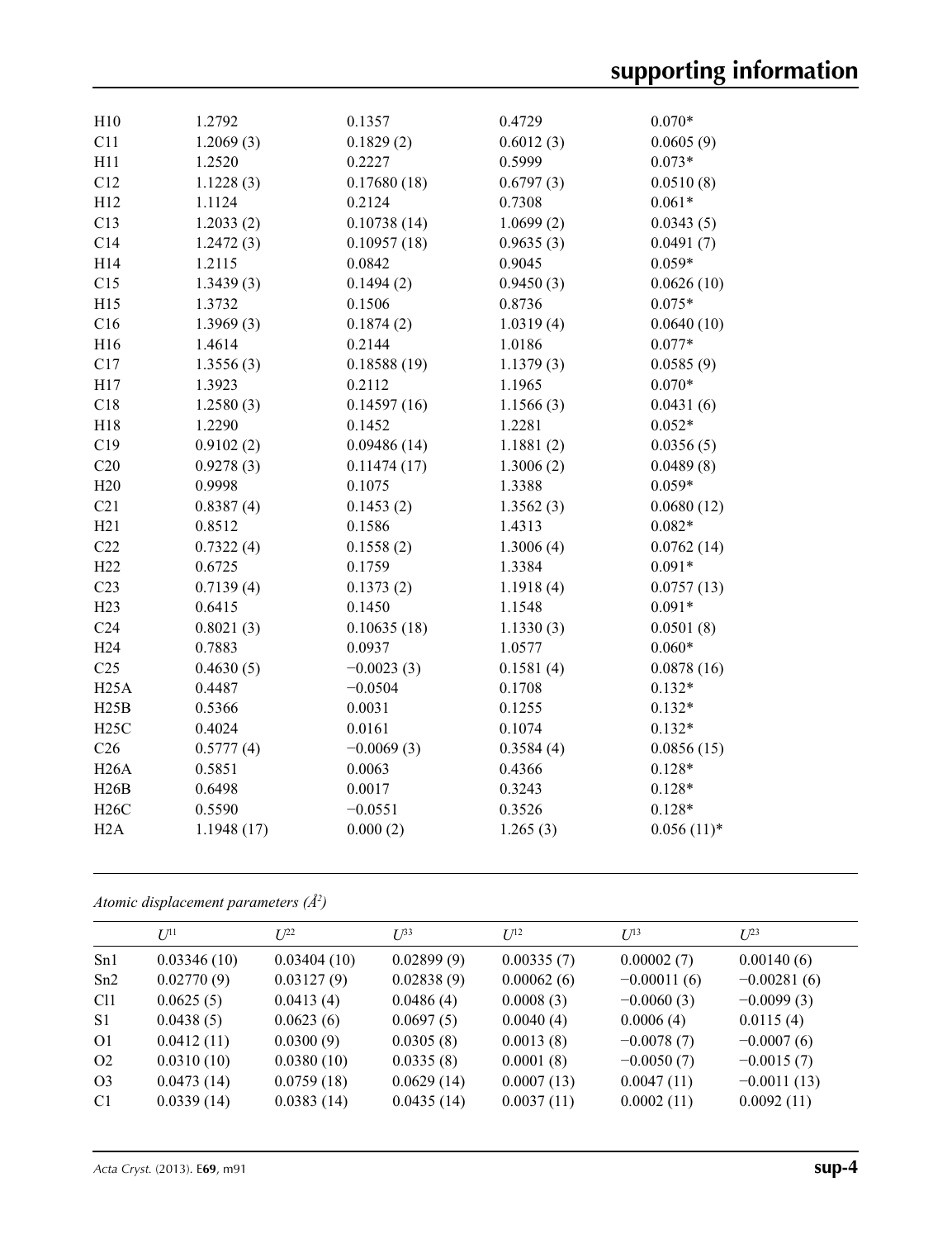# **supporting information**

| C <sub>2</sub>  | 0.0469(18) | 0.0511(18) | 0.0506(16) | 0.0107(14)    | 0.0125(14)    | 0.0096(13)    |
|-----------------|------------|------------|------------|---------------|---------------|---------------|
|                 |            |            |            |               |               |               |
| C <sub>3</sub>  | 0.056(2)   | 0.058(2)   | 0.086(3)   | 0.0166(18)    | 0.026(2)      | 0.0201(19)    |
| C <sub>4</sub>  | 0.0402(18) | 0.068(3)   | 0.100(3)   | 0.0114(18)    | $-0.0023(19)$ | 0.034(2)      |
| C <sub>5</sub>  | 0.061(2)   | 0.072(3)   | 0.067(2)   | 0.004(2)      | $-0.0175(19)$ | 0.0212(19)    |
| C6              | 0.0478(18) | 0.0527(18) | 0.0509(17) | 0.0036(15)    | $-0.0049(14)$ | 0.0092(14)    |
| C7              | 0.0392(15) | 0.0417(15) | 0.0318(12) | 0.0018(12)    | 0.0014(11)    | 0.0048(10)    |
| C8              | 0.0459(17) | 0.0531(18) | 0.0400(14) | $-0.0018(14)$ | 0.0040(13)    | $-0.0037(12)$ |
| C9              | 0.050(2)   | 0.076(2)   | 0.0417(15) | 0.0036(18)    | 0.0085(14)    | $-0.0083(15)$ |
| C10             | 0.0400(17) | 0.087(3)   | 0.0482(17) | 0.0027(18)    | 0.0115(14)    | 0.0055(17)    |
| C11             | 0.053(2)   | 0.060(2)   | 0.069(2)   | $-0.0105(17)$ | 0.0147(18)    | 0.0113(17)    |
| C12             | 0.054(2)   | 0.0446(17) | 0.0554(17) | $-0.0063(14)$ | 0.0116(15)    | $-0.0018(13)$ |
| C13             | 0.0267(12) | 0.0376(14) | 0.0383(13) | 0.0003(10)    | $-0.0010(10)$ | 0.0024(10)    |
| C14             | 0.0414(17) | 0.065(2)   | 0.0411(15) | $-0.0018(15)$ | 0.0037(13)    | 0.0044(13)    |
| C15             | 0.046(2)   | 0.081(3)   | 0.062(2)   | $-0.0063(19)$ | 0.0154(17)    | 0.0149(18)    |
| C16             | 0.0386(18) | 0.066(2)   | 0.087(3)   | $-0.0126(17)$ | $-0.0001(18)$ | 0.021(2)      |
| C17             | 0.0457(19) | 0.0465(19) | 0.082(2)   | $-0.0079(15)$ | $-0.0082(17)$ | $-0.0068(16)$ |
| C18             | 0.0403(16) | 0.0405(15) | 0.0483(15) | $-0.0018(12)$ | 0.0012(12)    | $-0.0045(12)$ |
| C19             | 0.0350(14) | 0.0334(13) | 0.0389(13) | 0.0036(11)    | 0.0073(11)    | 0.0028(10)    |
| C <sub>20</sub> | 0.057(2)   | 0.0464(17) | 0.0440(16) | $-0.0026(14)$ | 0.0115(15)    | $-0.0073(12)$ |
| C21             | 0.091(3)   | 0.054(2)   | 0.064(2)   | 0.003(2)      | 0.039(2)      | $-0.0101(16)$ |
| C <sub>22</sub> | 0.076(3)   | 0.059(2)   | 0.099(3)   | 0.020(2)      | 0.053(3)      | 0.010(2)      |
| C <sub>23</sub> | 0.050(2)   | 0.077(3)   | 0.103(3)   | 0.028(2)      | 0.026(2)      | 0.031(2)      |
| C <sub>24</sub> | 0.0365(16) | 0.060(2)   | 0.0539(17) | 0.0081(14)    | 0.0049(13)    | 0.0122(14)    |
| C <sub>25</sub> | 0.074(3)   | 0.123(4)   | 0.067(2)   | 0.034(3)      | 0.013(2)      | 0.002(3)      |
| C <sub>26</sub> | 0.050(2)   | 0.105(4)   | 0.099(3)   | 0.007(2)      | $-0.014(2)$   | 0.033(3)      |
|                 |            |            |            |               |               |               |

## *Geometric parameters (Å, º)*

| $Sn1 - O1$            | 2.0271(18) | $C10 - C11$ | 1.367(6) |
|-----------------------|------------|-------------|----------|
| $Sn1-C1$              | 2.130(3)   | $C10-H10$   | 0.9300   |
| $Sn1-C7$              | 2.137(3)   | $C11 - C12$ | 1.389(5) |
| $Sn1 - O2i$           | 2.196(2)   | $C11 - H11$ | 0.9300   |
| $Sn1 - Cl1$           | 2.4628(9)  | $C12 - H12$ | 0.9300   |
| $Sn2-O1i$             | 2.0451(18) | $C13 - C14$ | 1.388(4) |
| $Sn2-C13$             | 2.115(3)   | $C13 - C18$ | 1.390(4) |
| $Sn2-C19$             | 2.121(3)   | $C14 - C15$ | 1.385(5) |
| $Sn2-O1$              | 2.1351(18) | $C14 - H14$ | 0.9300   |
| $Sn2 - O2$            | 2.1630(19) | $C15 - C16$ | 1.377(6) |
| $S1 - 03$             | 1.490(3)   | $C15 - H15$ | 0.9300   |
| $S1 - C25$            | 1.757(5)   | $C16 - C17$ | 1.371(5) |
| $S1 - C26$            | 1.777(4)   | $Cl6-H16$   | 0.9300   |
| $O1 - Sn2i$           | 2.0451(18) | $C17 - C18$ | 1.394(5) |
| $O2-Sn1$ <sup>i</sup> | 2.196(2)   | $C17 - H17$ | 0.9300   |
| $O2-H2A$              | 0.824(19)  | $C18 - H18$ | 0.9300   |
| $C1-C2$               | 1.379(4)   | $C19 - C24$ | 1.387(4) |
| $C1-C6$               | 1.379(4)   | $C19 - C20$ | 1.390(4) |
| $C2-C3$               | 1.363(5)   | $C20 - C21$ | 1.387(5) |
| $C2-H2$               | 0.9300     | $C20 - H20$ | 0.9300   |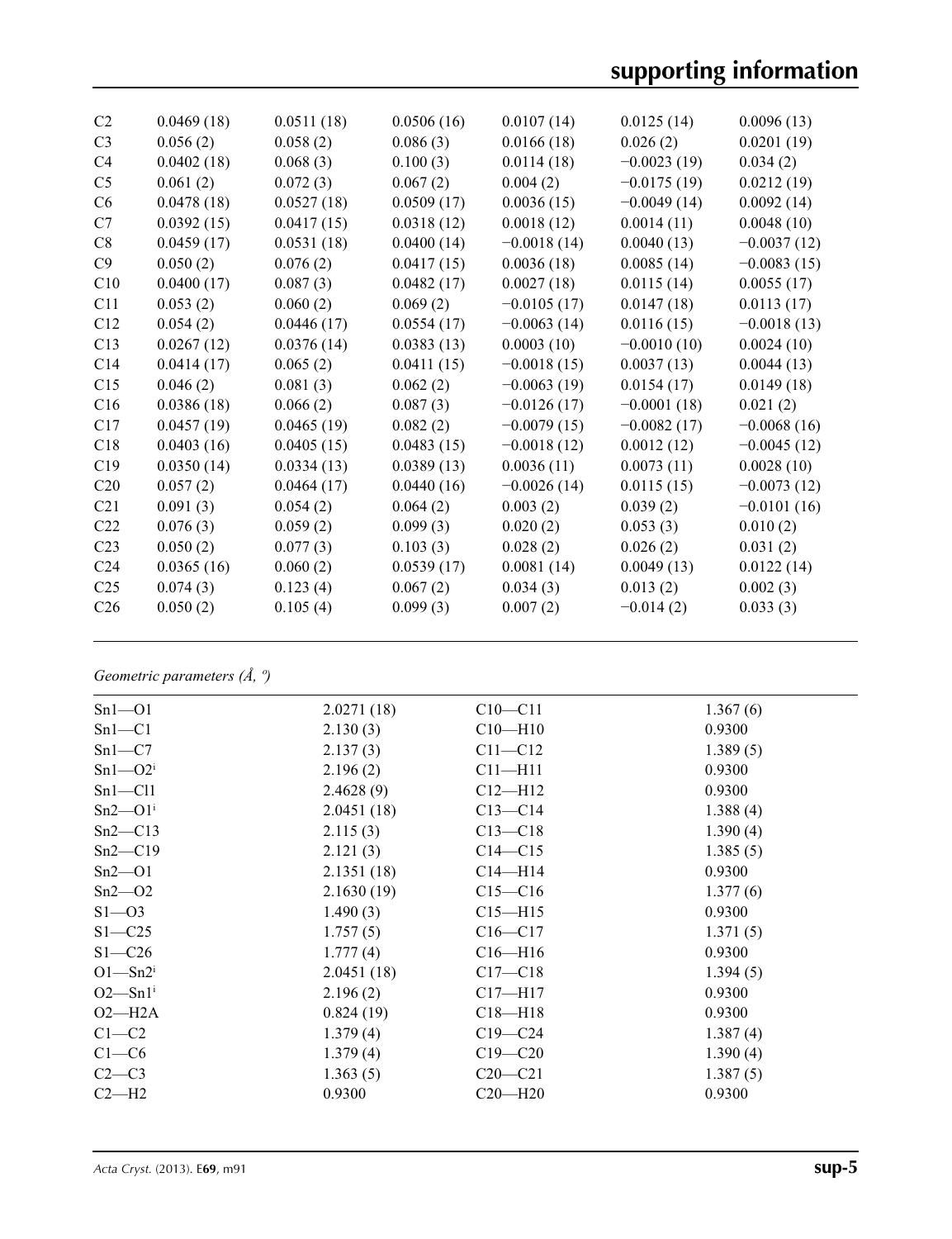| $C3-C4$                       | 1.384(6)   | $C21 - C22$                  | 1.370(7) |
|-------------------------------|------------|------------------------------|----------|
| $C3-H3$                       | 0.9300     | $C21 - H21$                  | 0.9300   |
| $C4 - C5$                     | 1.379(6)   | $C22-C23$                    | 1.343(7) |
| $C4 - H4$                     | 0.9300     | $C22 - H22$                  | 0.9300   |
| $C5-C6$                       | 1.390(5)   | $C23-C24$                    | 1.402(5) |
| $C5 - H5$                     | 0.9300     | $C23 - H23$                  | 0.9300   |
| $C6 - H6$                     | 0.9300     | $C24 - H24$                  | 0.9300   |
| $C7 - C12$                    | 1.387(4)   | $C25 - H25A$                 | 0.9600   |
| $C7-C8$                       | 1.389(4)   | $C25 - H25B$                 | 0.9600   |
| $C8-C9$                       | 1.389(4)   | $C25 - H25C$                 | 0.9600   |
| $C8 - H8$                     | 0.9300     | $C26 - H26A$                 | 0.9600   |
| $C9 - C10$                    | 1.384(6)   | $C26 - H26B$                 | 0.9600   |
| $C9 - H9$                     | 0.9300     | C26-H26C                     | 0.9600   |
|                               |            |                              |          |
| $O1 - Sn1 - C1$               | 125.30(10) | $C11 - C10 - H10$            | 120.0    |
| $O1 - Sn1 - C7$               | 113.66(10) | $C9 - C10 - H10$             | 120.0    |
| $Cl - Sn1 - C7$               | 120.35(11) | $C10-C11-C12$                | 120.5(4) |
| $O1 - Sn1 - O2i$              | 74.05(7)   | $C10-C11-H11$                | 119.8    |
| $Cl - Sn1 - O2i$              | 93.75 (10) | $C12 - C11 - H11$            | 119.8    |
| $C7 - Sn1 - O2i$              | 93.94(9)   | $C7 - C12 - C11$             | 120.4(3) |
| $O1 - Sn1 - Cl1$              | 86.75(6)   | $C7 - C12 - H12$             | 119.8    |
| Cl—Sn1—Cl1                    | 93.34(9)   | $C11 - C12 - H12$            | 119.8    |
| $C7 - Sn1 - Cl1$              | 98.39 (8)  | $C14 - C13 - C18$            | 118.8(3) |
| $O2^i$ -Sn1-Cl1               | 160.17(5)  | $C14 - C13 - Sn2$            | 122.8(2) |
| $O1^{i} - Sn2 - C13$          | 121.78(9)  | $C18 - C13 - Sn2$            | 118.3(2) |
| $O1^{i} - Sn2 - C19$          | 113.91(10) | $C15-C14-C13$                | 120.3(3) |
| $C13 - Sn2 - C19$             | 124.24(11) | $C15 - C14 - H14$            | 119.9    |
| $O1 - Sn2 - O1$               | 73.87(8)   | $C13 - C14 - H14$            | 119.9    |
| $C13 - Sn2 - O1$              | 99.07(9)   | $C16-C15-C14$                | 120.1(3) |
| $C19 - Sn2 - O1$              | 98.37 (10) | $C16-C15-H15$                | 119.9    |
| $O1 - Sn2 - O2$               | 74.43(7)   | $C14 - C15 - H15$            | 119.9    |
| $C13 - Sn2 - O2$              | 96.46(9)   | $C17-C16-C15$                | 120.7(3) |
| $C19 - Sn2 - O2$              | 95.42(9)   | $C17 - C16 - H16$            | 119.6    |
| $O1 - Sn2 - O2$               | 148.27(7)  | $C15-C16-H16$                | 119.6    |
| $O3 - S1 - C25$               | 106.2(2)   | $C16 - C17 - C18$            | 119.2(3) |
|                               |            |                              |          |
| $O3 - S1 - C26$               | 106.9(2)   | $C16-C17-H17$<br>C18-C17-H17 | 120.4    |
| $C25 - S1 - C26$              | 96.9(3)    |                              | 120.4    |
| $Sn1 - O1 - Sn2i$             | 110.49(8)  | $C13-C18-C17$                | 120.8(3) |
| $Sn1 - O1 - Sn2$              | 142.90(9)  | $C13 - C18 - H18$            | 119.6    |
| $Sn2^i$ - O1 - Sn2            | 106.13(8)  | $C17 - C18 - H18$            | 119.6    |
| $Sn2 - O2 - Sn1$ <sup>i</sup> | 100.26(8)  | $C24-C19-C20$                | 118.6(3) |
| $Sn2 - O2 - H2A$              | 118(3)     | $C24 - C19 - Sn2$            | 121.9(2) |
| $Sn1^i$ - O2 - H2A            | 112(3)     | $C20 - C19 - Sn2$            | 119.4(2) |
| $C2-C1-C6$                    | 118.6(3)   | $C21 - C20 - C19$            | 120.4(4) |
| $C2-C1-Sn1$                   | 122.4(2)   | $C21 - C20 - H20$            | 119.8    |
| $C6-C1-Sn1$                   | 118.5(2)   | $C19 - C20 - H20$            | 119.8    |
| $C3 - C2 - C1$                | 121.9(4)   | $C22-C21-C20$                | 120.1(4) |
| $C3-C2-H2$                    | 119.0      | $C22-C21-H21$                | 119.9    |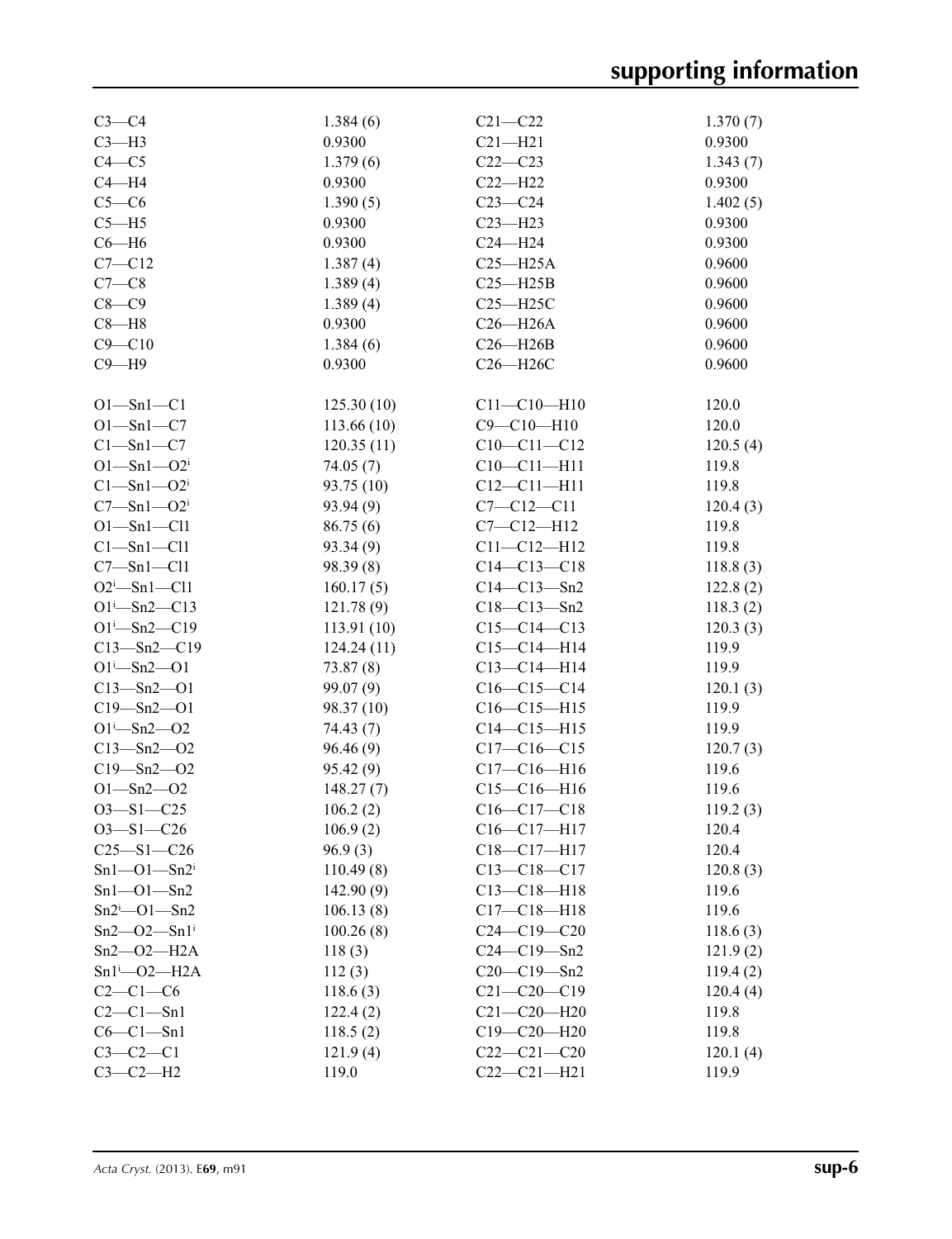| $C1-C2-H2$                            | 119.0                  | $C20-C21-H21$                | 119.9       |
|---------------------------------------|------------------------|------------------------------|-------------|
| $C2 - C3 - C4$                        | 119.5(4)               | $C23 - C22 - C21$            | 120.2(3)    |
| $C2-C3-H3$                            | 120.3                  | $C23 - C22 - H22$            | 119.9       |
| $C4-C3-H3$                            | 120.3                  | $C21 - C22 - H22$            | 119.9       |
| $C5-C4-C3$                            | 119.8(3)               | $C22-C23-C24$                | 121.1(4)    |
| $C5-C4-H4$                            | 120.1                  | $C22-C23-H23$                | 119.5       |
| $C3-C4-H4$                            | 120.1                  | $C24 - C23 - H23$            | 119.5       |
| $C4-C5-C6$                            | 120.0(4)               | $C19 - C24 - C23$            | 119.5(4)    |
| $C4-C5-H5$                            | 120.0                  | $C19 - C24 - H24$            | 120.2       |
| $C6-C5-H5$                            | 120.0                  | $C23 - C24 - H24$            | 120.2       |
| $C1-C6-C5$                            | 120.2(4)               | $S1-C25-H25A$                | 109.5       |
| $C1-C6-H6$                            | 119.9                  | $S1 - C25 - H25B$            | 109.5       |
| $C5-C6-H6$                            | 119.9                  | $H25A - C25 - H25B$          | 109.5       |
| $C12-C7-C8$                           | 118.7(3)               | $S1 - C25 - H25C$            | 109.5       |
| $C12 - C7 - Sn1$                      | 120.2(2)               | H25A-C25-H25C                | 109.5       |
| $C8-C7-Sn1$                           | 121.1(2)               | H25B-C25-H25C                | 109.5       |
| $C9 - C8 - C7$                        | 120.6(3)               | $S1-C26-H26A$                | 109.5       |
| $C9-C8-H8$                            | 119.7                  | $S1-C26-H26B$                | 109.5       |
| $C7-C8-H8$                            | 119.7                  | H26A-C26-H26B                | 109.5       |
| $C10-C9-C8$                           | 119.8(3)               | $S1-C26-H26C$                | 109.5       |
| $C10-C9-H9$                           | 120.1                  | H26A-C26-H26C                | 109.5       |
| $C8-C9-H9$                            | 120.1                  | H26B-C26-H26C                | 109.5       |
| $C11 - C10 - C9$                      | 119.9(3)               |                              |             |
|                                       |                        |                              |             |
| $Cl - Sn1 - O1 - Sn2i$                | 90.30(14)              | $O2^i$ -Sn1-C7-C8            | 3.9(2)      |
| $C7 - Sn1 - O1 - Sn2i$                | $-80.16(12)$           | $Cl1 - Sn1 - C7 - C8$        | 168.3(2)    |
| $O2^{i}$ -Sn1- $O1$ -Sn2 <sup>i</sup> | 7.14(8)                | $C12-C7-C8-C9$               | $-0.3(5)$   |
| $Cl1 - Sn1 - O1 - Sn2i$               | $-177.90(9)$           | $Sn1-C7-C8-C9$               | 179.4(3)    |
| $Cl - Sn1 - O1 - Sn2$                 | $-99.31(19)$           | $C7-C8-C9-C10$               | $-0.9(5)$   |
| $C7 - Sn1 - O1 - Sn2$                 | 90.23(19)              | $C8-C9-C10-C11$              | 1.6(6)      |
| $O2^i$ -Sn1- $O1$ -Sn2                |                        | $C9 - C10 - C11 - C12$       |             |
|                                       | 177.53(19)             |                              | $-1.0(6)$   |
| $Cl1 - Sn1 - O1 - Sn2$                | $-7.51(16)$            | $C8-C7-C12-C11$              | 0.9(5)      |
| $O1^{i} - Sn2 - O1 - Sn1$             | $-170.6(2)$            | $Sn1-C7-C12-C11$             | $-178.8(3)$ |
| $C13 - Sn2 - O1 - Sn1$                | $-50.03(19)$           | $C10-C11-C12-C7$             | $-0.3(6)$   |
| $C19 - Sn2 - O1 - Sn1$                |                        |                              |             |
| $O2 - Sn2 - O1 - Sn1$                 | 76.80 (19)             | $O1^{i}$ -Sn2-C13-C14        | 53.5 $(3)$  |
|                                       | $-168.40(12)$          | $C19 - Sn2 - C13 - C14$      | $-129.8(2)$ |
| $O1^{i} - Sn2 - O1 - Sn2^{i}$         | 0.0                    | $O1 - Sn2 - C13 - C14$       | $-23.1(3)$  |
| $C13 - Sn2 - O1 - Sn2i$               | 120.60(10)             | $O2 - Sn2 - C13 - C14$       | 129.2(2)    |
| $C19 - Sn2 - O1 - Sn2i$               | $-112.57(10)$          | $O1^{\text{i}}$ -Sn2-C13-C18 | $-130.2(2)$ |
| $O2$ —Sn2—O1—Sn2 <sup>i</sup>         | 2.2(2)                 | $C19 - Sn2 - C13 - C18$      | 46.5(3)     |
| $O1^{i} - Sn2 - O2 - Sn1^{i}$         | $-6.35(7)$             | $O1 - Sn2 - C13 - C18$       | 153.2(2)    |
| $C13 - Sn2 - O2 - Sn1$ <sup>i</sup>   | $-127.59(9)$           | $O2 - Sn2 - C13 - C18$       | $-54.5(2)$  |
| $C19 - Sn2 - O2 - Sn1$ <sup>i</sup>   | 106.98(10)             | $C18-C13-C14-C15$            | 0.2(5)      |
| $O1 - Sn2 - O2 - Sn1$ <sup>i</sup>    | $-8.58(18)$            | $Sn2-C13-C14-C15$            | 176.5(3)    |
| $O1 - Sn1 - C1 - C2$                  | 60.3(3)                | $C13-C14-C15-C16$            | $-0.3(6)$   |
| $C7 - Sn1 - C1 - C2$                  | $-129.9(2)$            | $C14-C15-C16-C17$            | 0.6(6)      |
| $O2^i$ -Sn1-C1-C2                     | 133.3(2)<br>$-28.1(2)$ | $C15-C16-C17-C18$            | $-0.8(6)$   |